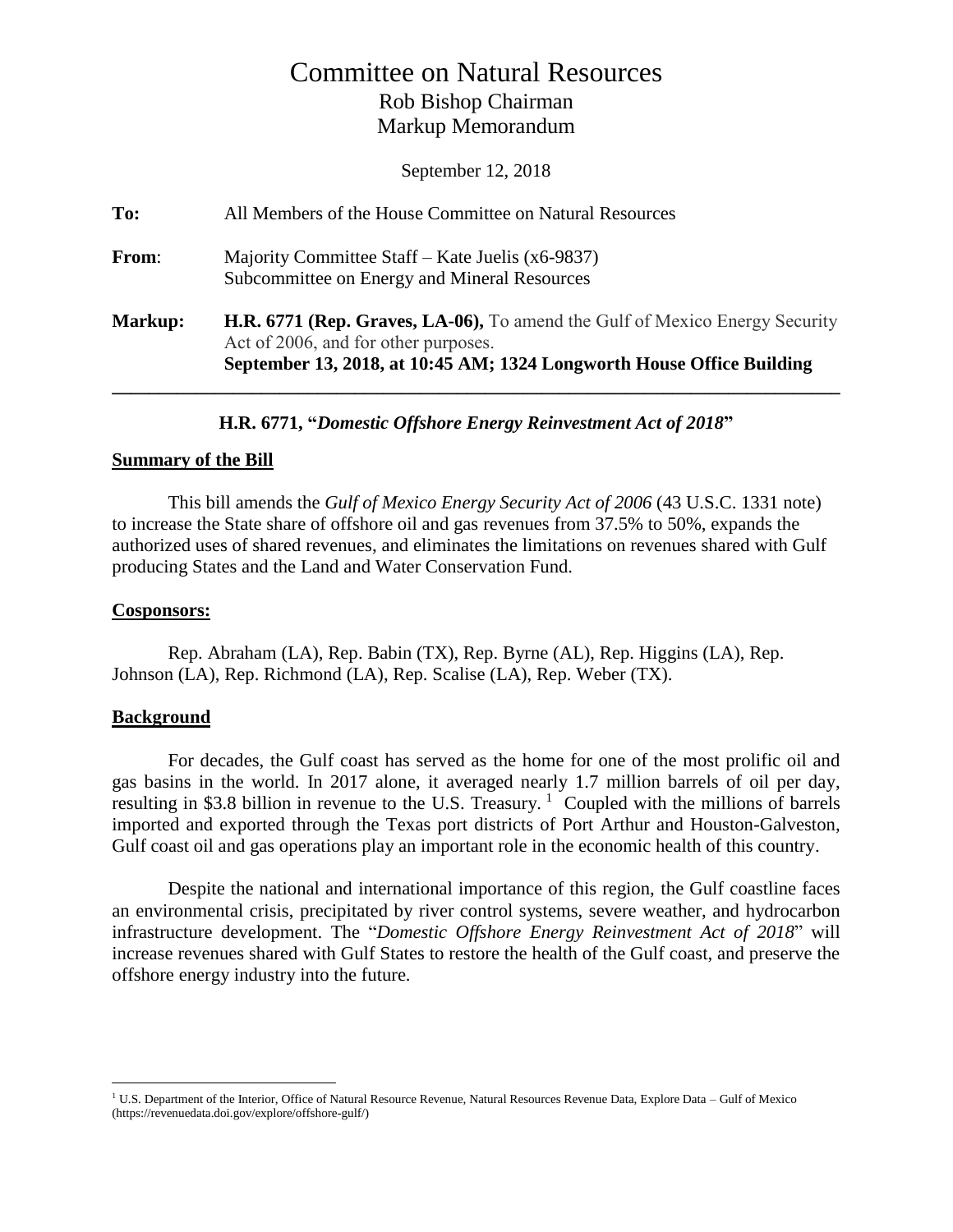#### *Environmental Crisis*

Gulf communities must contend with mounting environmental and infrastructure vulnerabilities. These vulnerabilities, as highlighted by the 2005 hurricane season, are constantly stressed by land subsidence and major storm events. If left unchecked, land loss and storm damage threaten up to \$136 billion in economic activity,  $2$  and could result in the exposure of 610 miles of pipeline by 2040.<sup>3</sup> Although thick swamp, natural marshland, and barrier islands collectively absorb severe flooding and storm surges, human engineering has resulted in the weakening of these systems.

In 2006, Congress recognized the needs of the Gulf by enacting the Gulf of Mexico Energy and Security Act (GOMESA, Public Law 109-432), which established a revenue sharing program for the Gulf producing States of Texas, Louisiana, Mississippi, and Alabama. Under GOMESA, revenues shared with the Gulf producing States must be used for coastal restoration and related purposes. Louisiana has taken this mandate even further, dedicating all GOMESA revenues towards coastal restoration, to be performed by the State's Coastal Protection and Restoration Authority (CPRA).<sup>4</sup> According to the CPRA Master Plan, \$17.7 billion will be dedicated towards marsh creation, \$19 billion towards structural reinforcements, and \$5.1 billion towards sediment diversion. Louisiana planned on GOMESA serving as the funding mechanism for the lion's share of coastal restoration, but due to the qualified nature of shared revenues under GOMESA, it has served as an unreliable source of revenue.

#### *Sharing the Offshore Revenue*

 $\overline{a}$ 

GOMESA requires 37.5% of all qualified Gulf revenues to be directed to the four States in accordance with a formula based on OCS lease block distance from each State's coast. The qualifications for revenue disbursements are associated with two phases under GOMESA. Phase I, which began in fiscal year 2007, limited disbursements to revenues generated by select leases. Phase II, which began in fiscal year 2017, expands the definition of revenues eligible for disbursement to include all revenues generated by leases issued after 2006.<sup>5</sup> Consequently while Gulf States received only minor disbursements under Phase I, Phase II was anticipated to produce much larger checks to the Gulf States.

Additionally, GOMESA directs 12.5% of those qualified offshore revenues to the Land and Water Conservation Fund (LWCF) to be used for State programs. It should be noted that the \$900 million annual authorization level of the LWCF Fund is met almost exclusively by offshore energy revenues, and the GOMESA dedication is on top of the \$900 million annual authorization.<sup>6</sup>

<sup>2</sup> "*Louisiana fights the sea, and loses*," The Economist, Aug 26, 2017 (https://www.economist.com/news/united-states/21727099-has-lessonsamericas-climate-change-policy-louisiana-fights-sea-and-loses)

<sup>3</sup> "*Economic Evaluation of Coastal Land Loss in Louisiana*," Louisiana State University – E.J. Ourso College of Business, Dec 2015 (http://coastal.la.gov/wp-content/uploads/2015/12/LSU-Rand\_Report\_on\_Economics\_of\_Land\_Loss-2.pdf), p.33<br><sup>4</sup> "Coastal Protection and Restoration Authority Gulf of Mexico Energy Security Act- Infrastructure Funding Program"

content/uploads/2016/08/Final-GOMESA-Infrastructure-Process.pdf)

<sup>5</sup> Bureau of Ocean Energy Management, Gulf of Mexico Energy Security Act (GOMESA), (https://www.boem.gov/Revenue-Sharing/)

<sup>6</sup> Hardy-Vincent, Carol, "*Land and Water Conservation Fund: Overview, Funding History, and Issues,"* Sep 6, 2016

<sup>(</sup>http://www.crs.gov/Reports/RL33531?source=search&guid=995b8347d35543cba6a9650d2f3da87b&index=2)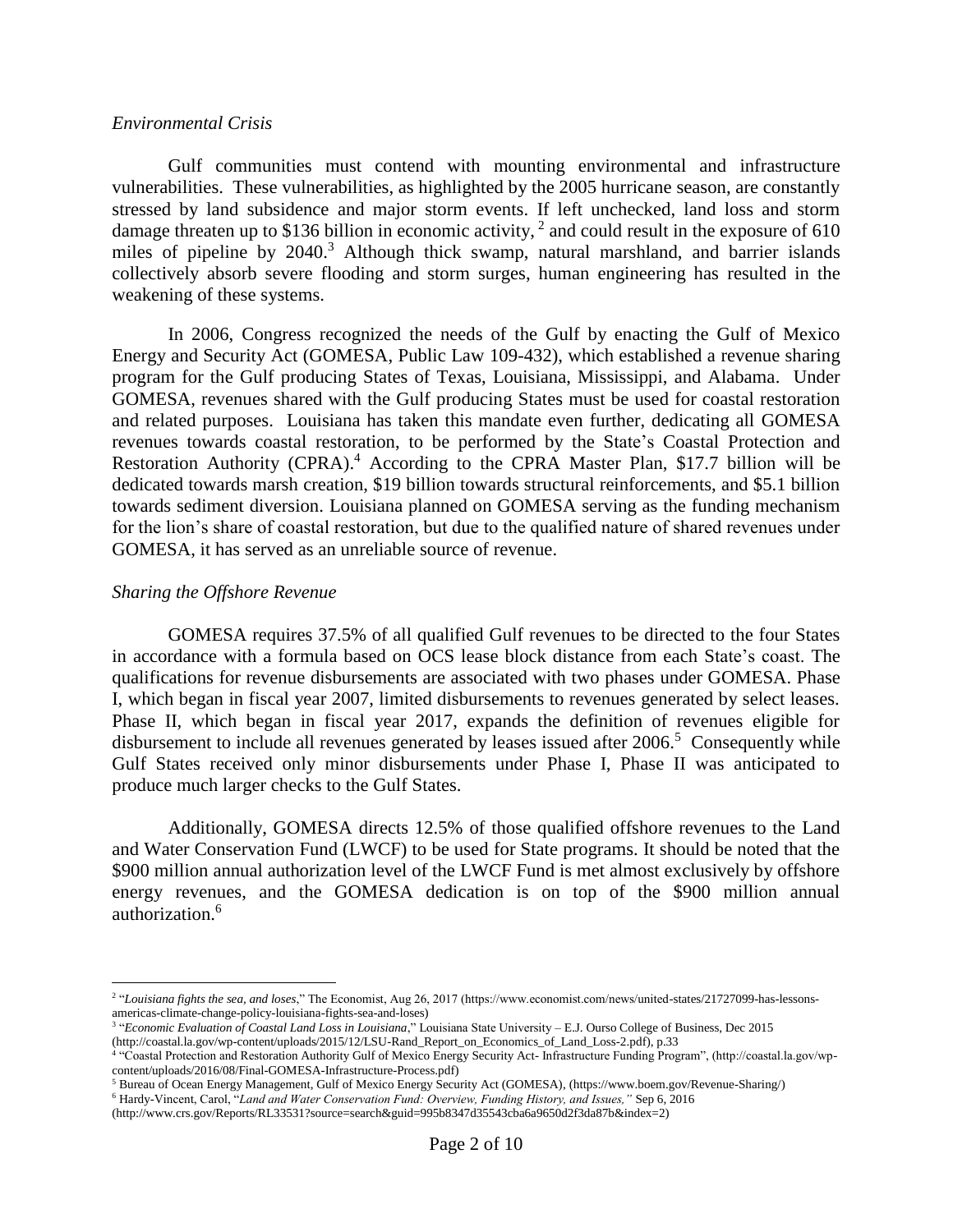### *Revenue-Sharing Statutes*

The 1953 Outer Continental Shelf Lands Act (OCSLA, 43 U.S.C. 1331 et seq.) governs the management of the minerals within federal offshore territory. However, unlike this statute's onshore equivalent, the Minerals Leasing Act of 1920 (MLA, 30 U.S.C. 181 et seq.), OCSLA did not establish a revenue-sharing scheme for mineral revenues to affected States. Under the MLA, 50% of revenues generated from hydrocarbon production are shared with the producing State.<sup>7</sup> Due to the phase-ins and statutory caps of GOMESA (and the lack of an historic revenue sharing structure under OCSLA), a disparity exists between the revenues received by States for onshore production and offshore production. Hence, in fiscal year 2016, Wyoming received \$670 million in disbursements, while Louisiana's check was roughly \$320,000.<sup>8</sup> Figure 1, below, illustrates this disparity.



#### *Figure 1: ONRR Disbursements 2017<sup>9</sup>*

Furthermore, payments under GOMESA to Gulf producing States and LWCF are capped at \$500 million per year.<sup>10</sup> As such, Gulf producing States are only eligible to receive up to \$375 million per year, split among the four Gulf producing States, with the remaining \$125 million disbursed to LWCF. Although GOMESA disbursements have not remotely approached the levels envisioned by the cap, there have been numerous legislative efforts to raise or eliminate these caps to establish parity with the onshore revenue sharing structure.

 $\overline{a}$ 

<sup>7</sup> 30 U.S.C. 191

<sup>8</sup> The Department of the Interior, Office of Natural Resource Revenue, "*Analysis of NR disbursements FY2003-2017*"; Comay, Laura, "*Louisiana FY2017 OCS Revenues*" Email Correspondence, Apr 20, 2018

<sup>9</sup> U.S. Department of the Interior, Office of Natural Resource Revenue, Natural Resources Revenue Data,

<sup>(</sup>https://revenuedata.doi.gov/explore/#federal-disbursements.)

<sup>10</sup> Public Law 109-432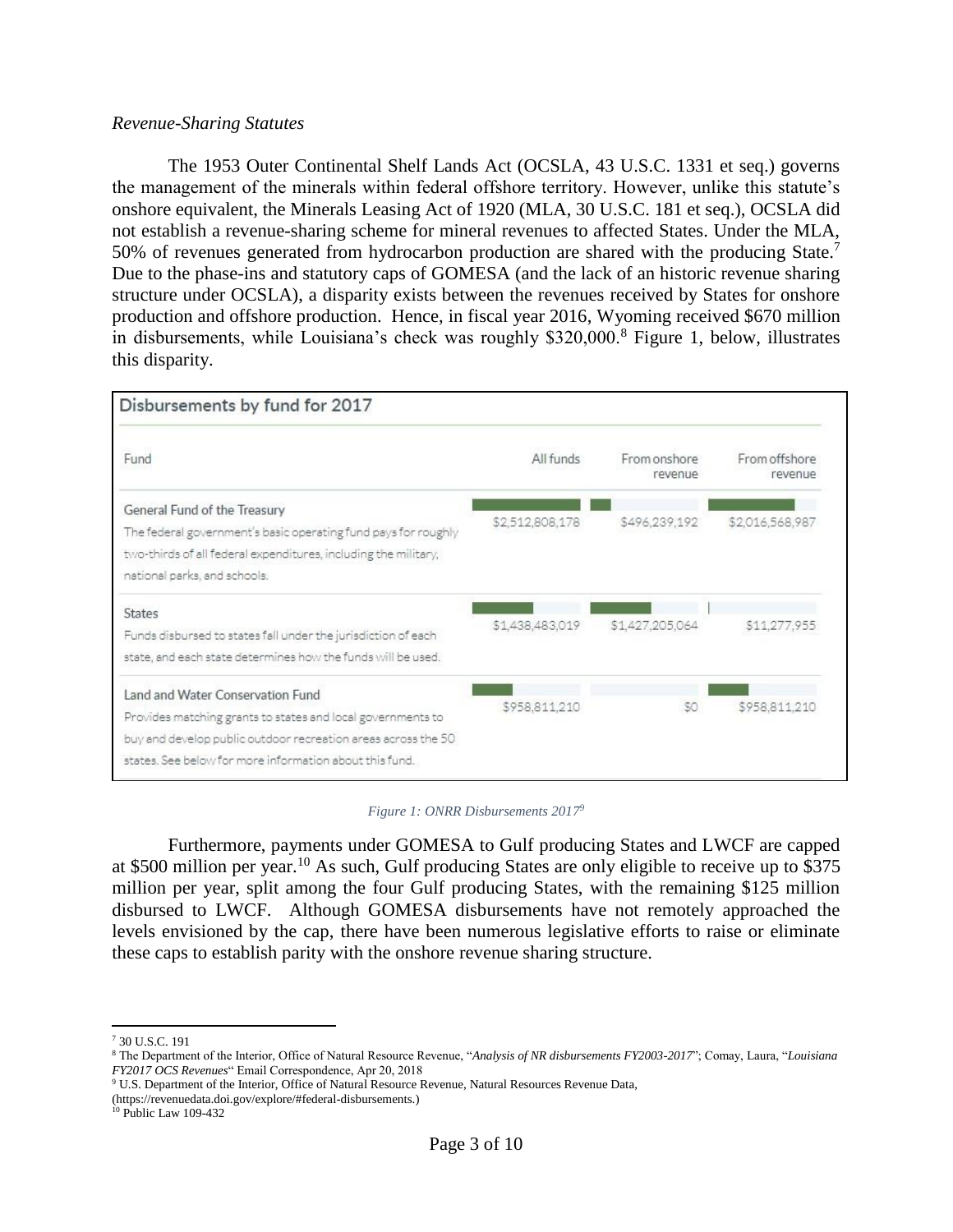With so much offshore revenue directed away from the coast, ongoing restoration projects are severely threatened. Amending GOMESA's revenue sharing structure to increase support to producing States will ensure the long-term health of the Gulf and will help secure this critical federal income stream into the future.

# **Major Provisions of H.R. 6771**

*Section 2. Amendments to the Gulf of Mexico Energy Security Act of 2006.*

- Amends GOMESA to increase the percentage of revenues shared with Gulf producing States from 50% to 62.5%.
- Preserves allocation of 12.5% of qualified revenues to the Land and Water Conservation Fund.
- Expands "Authorized Uses" of shared revenues to include the design and planning of ecosystem restoration, hurricane protection, or flood damage prevention.
- Requires not less than 25% of revenues shared be dedicated towards planning, engineering, design, construction, operations, and maintenance of one or more projects that are specifically authorized by any other Act for ecosystem restoration, hurricane protection, or flood damage prevention.
- Eliminates limitations (the cap) on revenues distributed to Gulf producing States and LWCF.

# **Cost**

CBO has not scored this legislation.

## **Administration Position**

Unknown.

# **Anticipated Amendments**

None.

# **Effect on Current Law (Ramseyer)**

# **Showing Current Law as Amended by H.R. 6771**

[text to be added highlighted in **yellow**; text to be deleted bracketed and highlighted in **blue**]

# **Gulf of Mexico Energy Security Act of 2006 (43 U.S.C. 1331 note)**

SEC. 101. SHORT TITLE.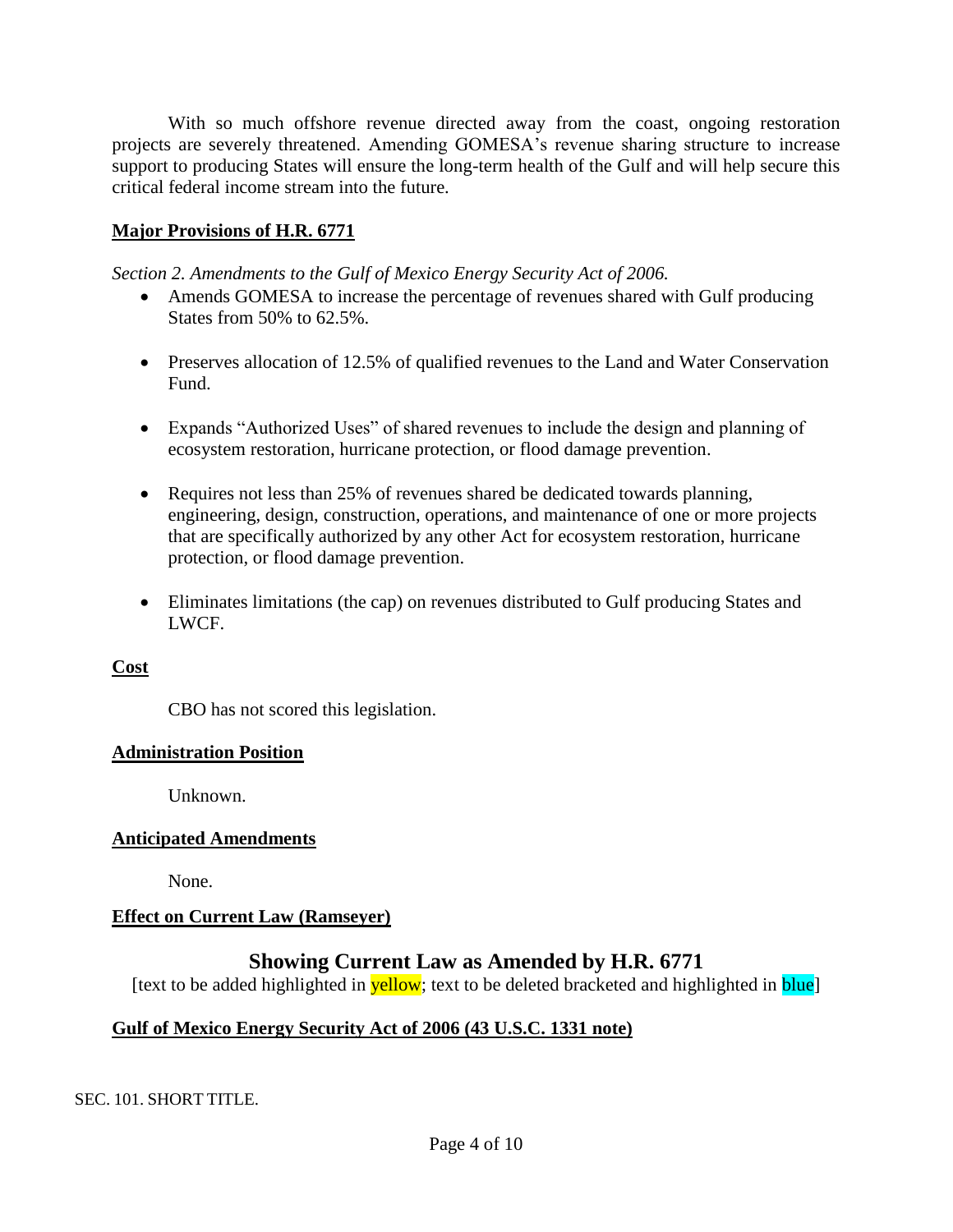"This title may be cited as the 'Gulf of Mexico Energy Security Act of 2006'.

#### SEC. 102. DEFINITIONS.

In this title:

(1) 181 area.-The term '181 Area' means the area identified in map 15, page 58, of the Proposed Final Outer Continental Shelf Oil and Gas Leasing Program for 1997–2002, dated August 1996, of the Minerals Management Service, available in the Office of the Director of the Minerals Management Service, excluding the area offered in OCS Lease Sale 181, held on December 5, 2001.

(2) 181 south area.-The term '181 South Area' means any area-

(A) located-

(i) south of the 181 Area;

(ii) west of the Military Mission Line; and

(iii) in the Central Planning Area;

(B) excluded from the Proposed Final Outer Continental Shelf Oil and Gas Leasing Program for 1997–2002, dated August 1996, of the Minerals Management Service; and

(C) included in the areas considered for oil and gas leasing, as identified in map 8, page 37 of the document entitled 'Draft Proposed Program Outer Continental Shelf Oil and Gas Leasing Program 2007–2012', dated February 2006.

(3) Bonus or royalty credit.-The term 'bonus or royalty credit' means a legal instrument or other written documentation, or an entry in an account managed by the Secretary, that may be used in lieu of any other monetary payment for-

(A) a bonus bid for a lease on the outer Continental Shelf; or

(B) a royalty due on oil or gas production from any lease located on the outer Continental Shelf.

(4) Central planning area.-The term 'Central Planning Area' means the Central Gulf of Mexico Planning Area of the outer Continental Shelf, as designated in the document entitled 'Draft Proposed Program Outer Continental Shelf Oil and Gas Leasing Program 2007–2012', dated February 2006.

(5) Eastern planning area.-The term 'Eastern Planning Area' means the Eastern Gulf of Mexico Planning Area of the outer Continental Shelf, as designated in the document entitled 'Draft Proposed Program Outer Continental Shelf Oil and Gas Leasing Program 2007–2012', dated February 2006.

(6) 2002–2007 planning area.-The term '2002–2007 planning area' means any area-

(A) located in-

(i) the Eastern Planning Area, as designated in the Proposed Final Outer Continental Shelf Oil and Gas Leasing Program 2002–2007, dated April 2002, of the Minerals Management Service;

(ii) the Central Planning Area, as designated in the Proposed Final Outer Continental Shelf Oil and Gas Leasing Program 2002–2007, dated April 2002, of the Minerals Management Service; or

(iii) the Western Planning Area, as designated in the Proposed Final Outer Continental Shelf Oil and Gas Leasing Program 2002–2007, dated April 2002, of the Minerals Management Service; and

"(B) not located in-

(i) an area in which no funds may be expended to conduct offshore preleasing, leasing, and related activities under sections 104 through 106 of the Department of the Interior, Environment, and Related Agencies Appropriations Act, 2006 (Public Law 109–54; 119 Stat. 521) (as in effect on August 2, 2005);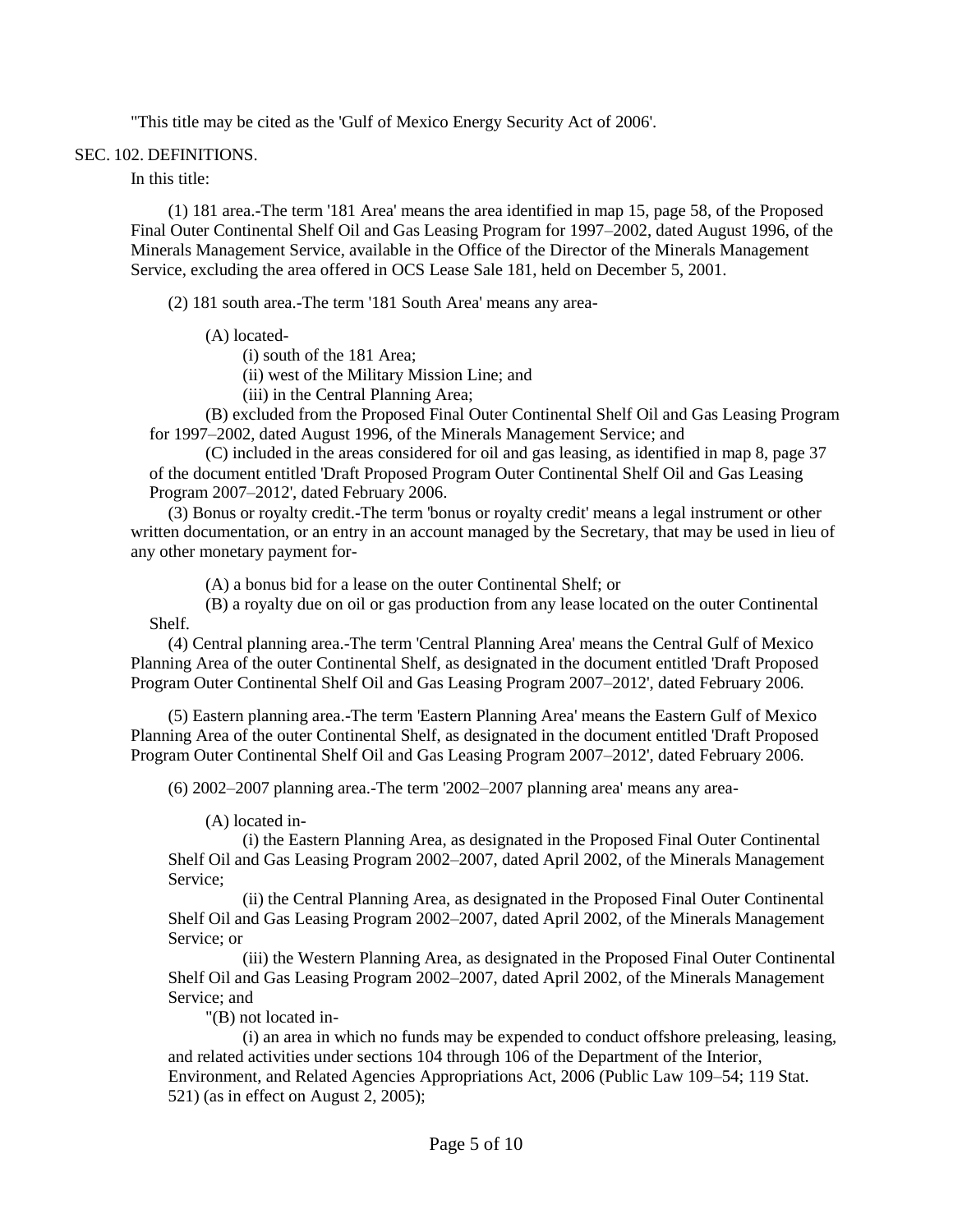(ii) an area withdrawn from leasing under the 'Memorandum on Withdrawal of Certain Areas of the United States Outer Continental Shelf from Leasing Disposition', from 34 Weekly Comp. Pres. Doc. 1111, dated June 12, 1998; or

(iii) the 181 Area or 181 South Area.

(7) Gulf producing state.-The term 'Gulf producing State' means each of the States of Alabama, Louisiana, Mississippi, and Texas.

(8) Military mission line.-The term 'Military Mission Line' means the north-south line at 86°41′ W. longitude.

(9) Qualified outer continental shelf revenues.-

(A) In general.-The term 'qualified outer Continental Shelf revenues' means-

(i) in the case of each of fiscal years 2007 through 2016, all rentals, royalties, bonus bids, and other sums due and payable to the United States from leases entered into on or after the date of enactment of this Act [Dec. 20, 2006] for-

(I) areas in the 181 Area located in the Eastern Planning Area; and

(II) the 181 South Area; and

(ii) in the case of fiscal year 2017 and each fiscal year thereafter, all rentals, royalties, bonus bids, and other sums due and payable to the United States received on or after October 1, 2016, from leases entered into on or after the date of enactment of this Act for-

(I) the 181 Area;

(II) the 181 South Area; and

(III) the 2002–2007 planning area.

(B) Exclusions.-The term 'qualified outer Continental Shelf revenues' does not include- (i) revenues from the forfeiture of a bond or other surety securing obligations other

than royalties, civil penalties, or royalties taken by the Secretary in-kind and not sold; or

(ii) revenues generated from leases subject to section  $8(g)$  of the Outer Continental Shelf Lands Act (43 U.S.C. 1337(g)).

(10) Coastal political subdivision.-The term 'coastal political subdivision' means a political subdivision of a Gulf producing State any part of which political subdivision is-

(A) within the coastal zone (as defined in section 304 of the Coastal Zone Management Act of 1972 (16 U.S.C. 1453)) of the Gulf producing State as of the date of enactment of this Act [Dec. 20, 2006]; and

(B) not more than 200 nautical miles from the geographic center of any leased tract. (11) Secretary.-The term 'Secretary' means the Secretary of the Interior.

### SEC. 103. OFFSHORE OIL AND GAS LEASING IN 181 AREA AND 181 SOUTH AREA OF GULF OF MEXICO.

(a) 181 Area Lease Sale.-Except as provided in section 104, the Secretary shall offer the 181 Area for oil and gas leasing pursuant to the Outer Continental Shelf Lands Act (43 U.S.C. 1331 et seq.) as soon as practicable, but not later than 1 year, after the date of enactment of this Act [Dec. 20, 2006].

(b) 181 South Area Lease Sale.-The Secretary shall offer the 181 South Area for oil and gas leasing pursuant to the Outer Continental Shelf Lands Act (43 U.S.C. 1331 et seq.) as soon as practicable after the date of enactment of this Act [Dec. 20, 2006].

(c) Leasing Program.-The 181 Area and 181 South Area shall be offered for lease under this section notwithstanding the omission of the 181 Area or the 181 South Area from any outer Continental Shelf leasing program under section 18 of the Outer Continental Shelf Lands Act (43 U.S.C. 1344).

(d) Conforming Amendment.-[Amended section 105 of [Pub. L. 109–54,](http://uscode.house.gov/statviewer.htm?volume=119&page=522) 119 Stat. 522 .]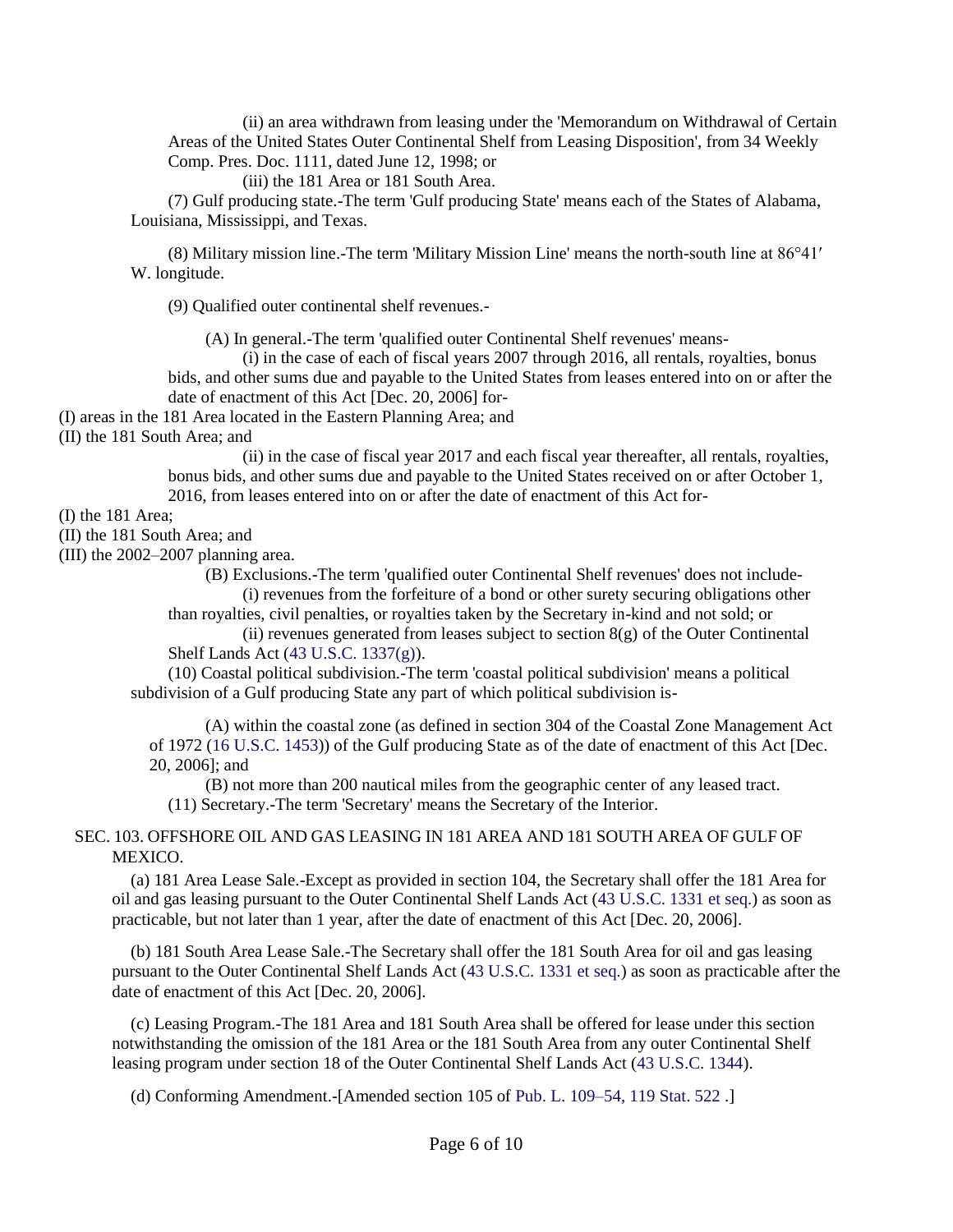#### SEC. 104. MORATORIUM ON OIL AND GAS LEASING IN CERTAIN AREAS OF GULF OF MEXICO.

(a) In General.-Effective during the period beginning on the date of enactment of this Act [Dec. 20, 2006] and ending on June 30, 2022, the Secretary shall not offer for leasing, preleasing, or any related activity-

(1) any area east of the Military Mission Line in the Gulf of Mexico;

(2) any area in the Eastern Planning Area that is within 125 miles of the coastline of the State of Florida; or

(3) any area in the Central Planning Area that is-

(A) within-

(i) the 181 Area; and

(ii) 100 miles of the coastline of the State of Florida; or

(B)(i) outside the 181 Area;

(ii) east of the western edge of the Pensacola Official Protraction Diagram (UTM X coordinate 1,393,920 (NAD 27 feet)); and

(iii) within 100 miles of the coastline of the State of Florida.

(b) Military Mission Line.-Notwithstanding subsection (a), the United States reserves the right to designate by and through the Secretary of Defense, with the approval of the President, national defense areas on the outer Continental Shelf pursuant to section 12(d) of the Outer Continental Shelf Lands Act (43 U.S.C. 1341(d)).

(c) Exchange of Certain Leases.-

(1) In general.-The Secretary shall permit any person that, as of the date of enactment of this Act [Dec. 20, 2006], has entered into an oil or gas lease with the Secretary in any area described in paragraph (2) or (3) of subsection (a) to exchange the lease for a bonus or royalty credit that may only be used in the Gulf of Mexico.

(2) Valuation of existing lease.-The amount of the bonus or royalty credit for a lease to be exchanged shall be equal to-

(A) the amount of the bonus bid; and

(B) any rental paid for the lease as of the date the lessee notifies the Secretary of the decision to exchange the lease.

(3) Revenue distribution.-No bonus or royalty credit may be used under this subsection in lieu of any payment due under, or to acquire any interest in, a lease subject to the revenue distribution provisions of section  $8(g)$  of the Outer Continental Shelf Lands Act (43 U.S.C. 1337(g)).

(4) Regulations.-Not later than 1 year after the date of enactment of this Act, the Secretary shall promulgate regulations that shall provide a process for-

(A) notification to the Secretary of a decision to exchange an eligible lease;

(B) issuance of bonus or royalty credits in exchange for relinquishment of the existing lease;

(C) transfer of the bonus or royalty credit to any other person; and

(D) determining the proper allocation of bonus or royalty credits to each lease interest owner.

### SEC. 105. DISPOSITION OF QUALIFIED OUTER CONTINENTAL SHELF REVENUES FROM 181 AREA, 181 SOUTH AREA, AND 2002–2007 PLANNING AREAS OF GULF OF MEXICO.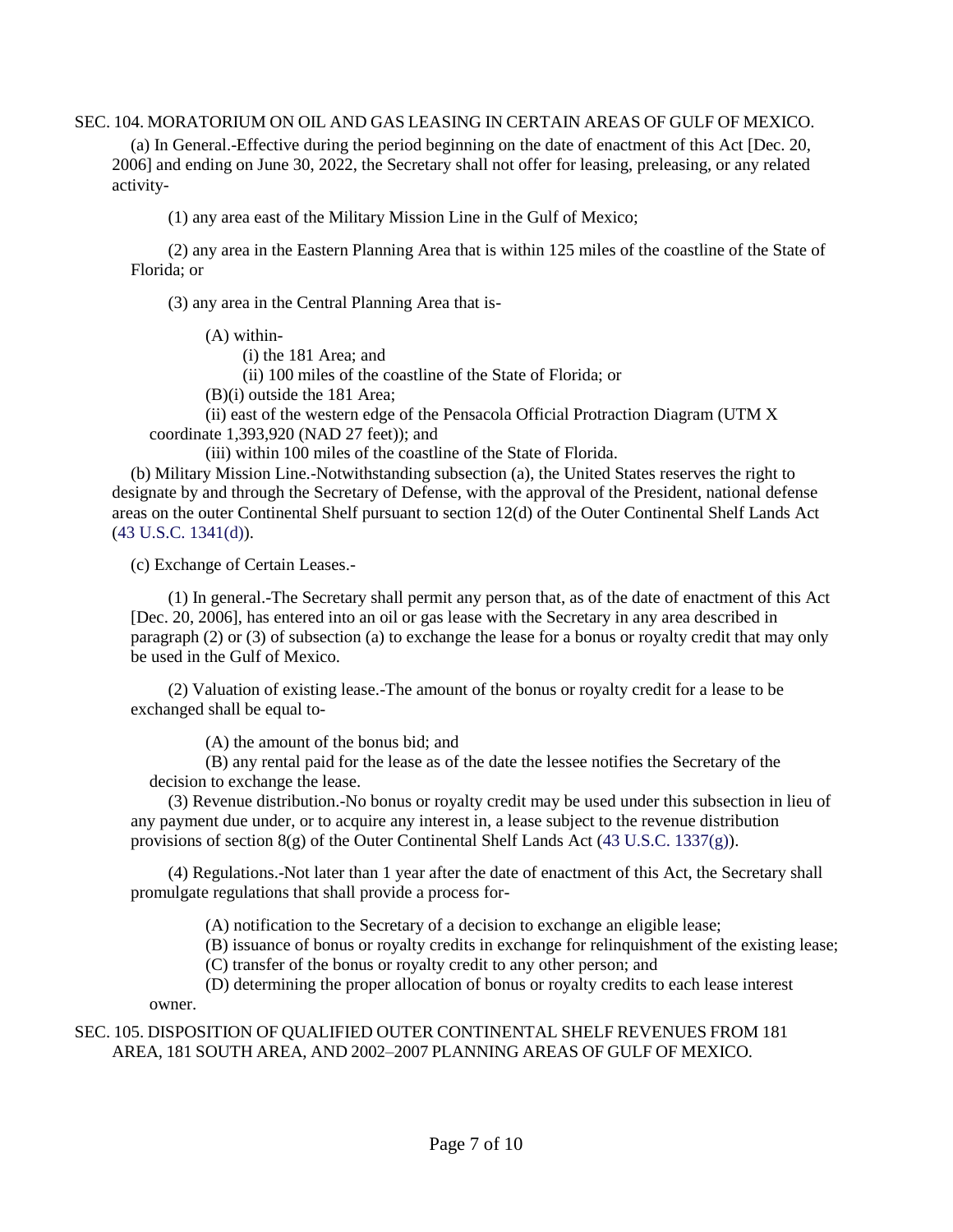(a) In General.-Notwithstanding section 9 of the Outer Continental Shelf Lands Act (43 U.S.C. 1338) and subject to the other provisions of this section, for each applicable fiscal year, the Secretary of the Treasury shall deposit-

(1)  $\left[50\right]$  37.5 percent of qualified outer Continental Shelf revenues in the general fund of the Treasury; and

(2)  $\left[50\right]$  62.5 percent of qualified outer Continental Shelf revenues in a special account in the Treasury from which the Secretary shall disburse-

(A)  $[75]$  80 percent to Gulf producing States in accordance with subsection (b); and

(B) [25] 20 percent to provide financial assistance to States in accordance with section 200305 of title 54, United States Code, which shall be considered income to the Land and Water Conservation Fund for purposes of section 200302 of that title.

(b) Allocation Among Gulf Producing States and Coastal Political Subdivisions.-

(1) Allocation among gulf producing states for fiscal years 2007 through 2016.-

(A) In general.-Subject to subparagraph (B), effective for each of fiscal years 2007 through 2016, the amount made available under subsection  $(a)(2)(A)$  shall be allocated to each Gulf producing State in amounts (based on a formula established by the Secretary by regulation) that are inversely proportional to the respective distances between the point on the coastline of each Gulf producing State that is closest to the geographic center of the applicable leased tract and the geographic center of the leased tract.

(B) Minimum allocation.-The amount allocated to a Gulf producing State each fiscal year under subparagraph (A) shall be at least 10 percent of the amounts available under subsection  $(a)(2)(A)$ .

(2) Allocation among gulf producing states for fiscal year 2017 and thereafter.-

(A) In general.-Subject to subparagraphs (B) and (C), effective for fiscal year 2017 and each fiscal year thereafter-

(i) the amount made available under subsection  $(a)(2)(A)$  from any lease entered into within the 181 Area or the 181 South Area shall be allocated to each Gulf producing State in amounts (based on a formula established by the Secretary by regulation) that are inversely proportional to the respective distances between the point on the coastline of each Gulf producing State that is closest to the geographic center of the applicable leased tract and the geographic center of the leased tract; and

(ii) the amount made available under subsection  $(a)(2)(A)$  from any lease entered into within the 2002–2007 planning area shall be allocated to each Gulf producing State in amounts that are inversely proportional to the respective distances between the point on the coastline of each Gulf producing State that is closest to the geographic center of each historical lease site and the geographic center of the historical lease site, as determined by the Secretary.

(B) Minimum allocation.-The amount allocated to a Gulf producing State each fiscal year under subparagraph (A) shall be at least 10 percent of the amounts available under subsection  $(a)(2)(A).$ 

(C) Historical lease sites.-

(i) In general.-Subject to clause (ii), for purposes of subparagraph (A)(ii), the historical lease sites in the 2002–2007 planning area shall include all leases entered into by the Secretary for an area in the Gulf of Mexico during the period beginning on October 1, 1982 (or an earlier date if practicable, as determined by the Secretary), and ending on December 31, 2015.

(ii) Adjustment.-Effective January 1, 2022, and every 5 years thereafter, the ending date described in clause (i) shall be extended for an additional 5 calendar years. (3) Payments to coastal political subdivisions.-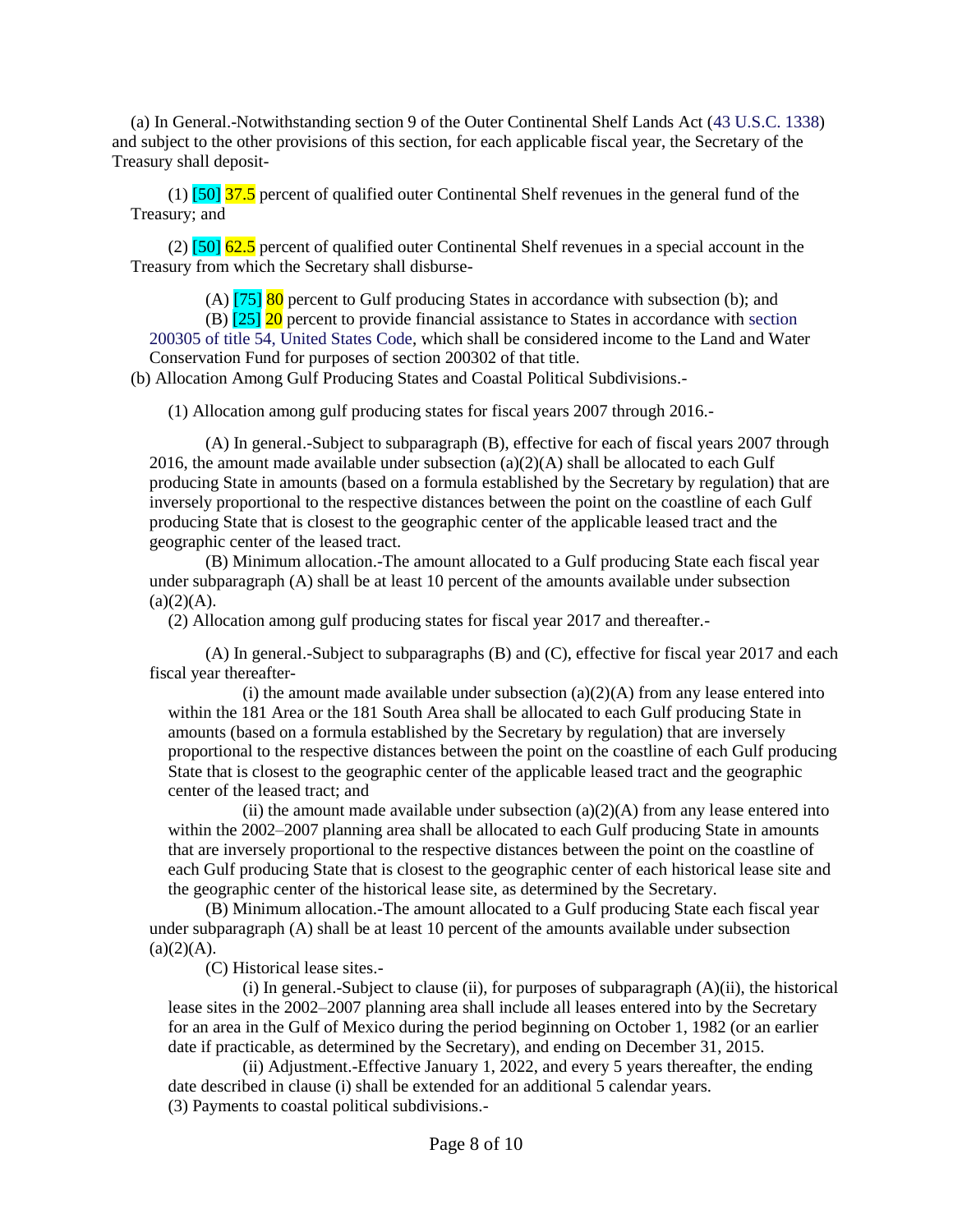(A) In general.-The Secretary shall pay 20 percent of the allocable share of each Gulf producing State, as determined under paragraphs (1) and (2), to the coastal political subdivisions of the Gulf producing State.

(B) Allocation.-The amount paid by the Secretary to coastal political subdivisions shall be allocated to each coastal political subdivision in accordance with subparagraphs (B), (C), and (E) of section 31(b)(4) of the Outer Continental Shelf Lands Act (43 U.S.C. 1356a(b)(4)).

(c) Timing.-The amounts required to be deposited under paragraph (2) of subsection (a) for the applicable fiscal year shall be made available in accordance with that paragraph during the fiscal year immediately following the applicable fiscal year.

(d) Authorized Uses.-

and

(1) In general.-Subject to paragraph (2), each Gulf producing State and coastal political subdivision shall use all amounts received under subsection (b) in accordance with all applicable Federal and State laws, only for 1 or more of the following purposes:

(A) Projects and activities for the purposes of coastal protection, including conservation, coastal restoration, hurricane protection, and infrastructure directly affected by coastal wetland losses.

(B) Mitigation of damage to fish, wildlife, or natural resources.

(C) Implementation of a federally-approved marine, coastal, or comprehensive conservation management plan.

(D) Mitigation of the impact of outer Continental Shelf activities through the funding of onshore infrastructure projects.

(E) Planning assistance and the administrative costs of complying with this section.

(F) Planning, engineering, design, construction, operations, and maintenance of one or more projects that are specifically authorized by any other Act for ecosystem restoration, hurricane protection, or flood damage prevention.

[(2) Limitation.-Not more than 3 percent of amounts received by a Gulf producing State or coastal political subdivision under subsection (b) may be used for the purposes described in paragraph  $(1)(E).$ 

(2) LIMITATION.—Of the amounts received by a Gulf producing State or coastal political subdivision under subsection (b)—

(A) not more than 3 percent may be used for the purposes described in paragraph  $(1)(E)$ ;

(B) not less than 25 percent may be used for the purposes described in paragraph  $(1)(F)$ , and shall be applied proportionally to the applicable Federal and non-Federal share pursuant to such specific project authorization.

(e) Administration.-Amounts made available under subsection (a)(2) shall-

(1) be made available, without further appropriation, in accordance with this section;

(2) remain available until expended; and

(3) be in addition to any amounts appropriated under-

(A) the Outer Continental Shelf Lands Act (43 U.S.C. 1331 et seq.);

(B) chapter 2003 of title 54, United States Code; or

(C) any other provision of law.

(f) Limitations on Amount of Distributed Qualified Outer Continental Shelf Revenues.-